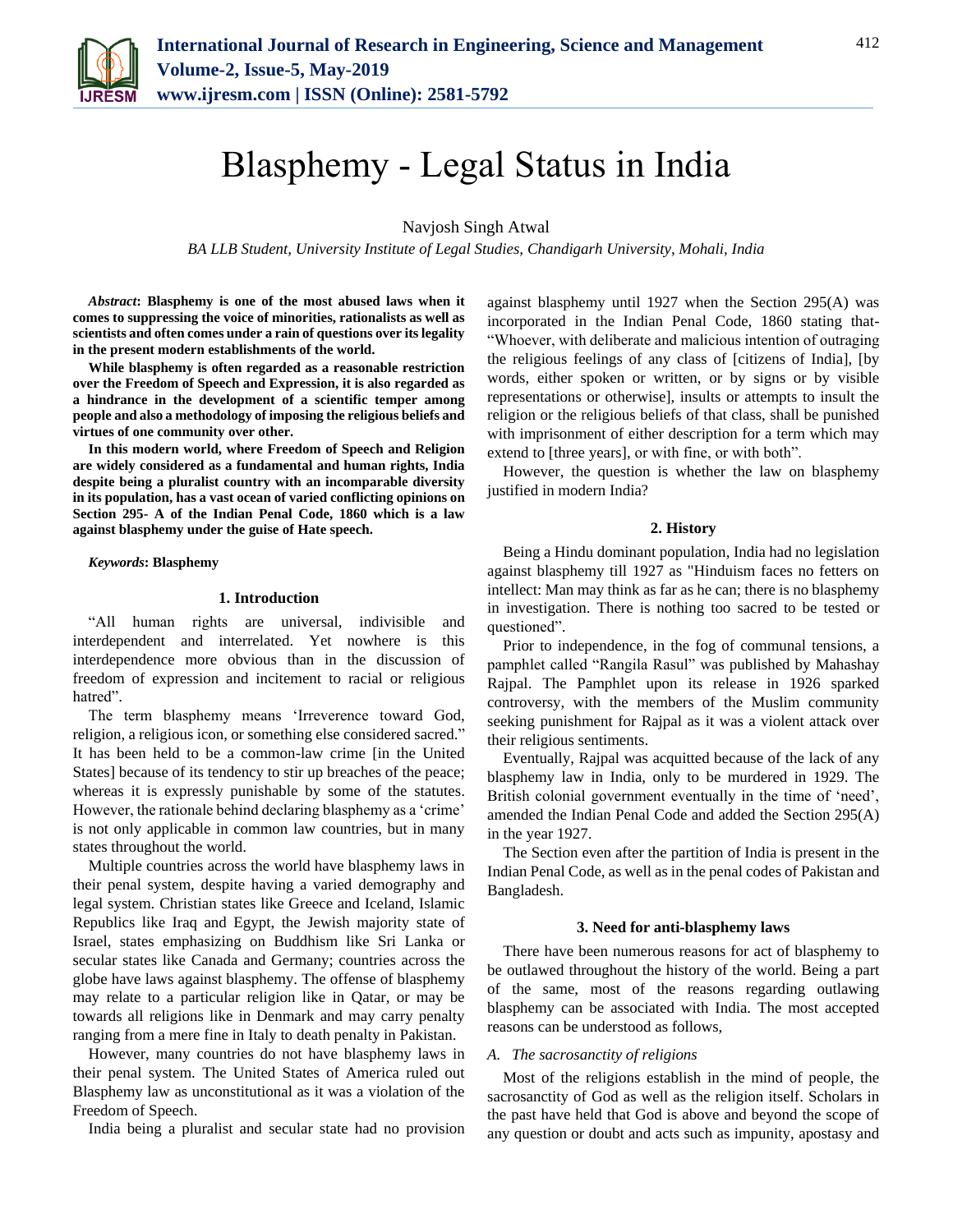

blasphemy have been held to be grievous offense, penalty of which at many times can be death.

According to one of the most celebrated Jurist and theologian, St. Thomas Aquinas, when we "compare murder and blasphemy as regards the objects of those sins, it is clear that blasphemy, which is a sin committed directly against God, is graver than murder, which is a sin against one's neighbour. On the other hand, if we compare them in respect of the harm wrought by them, murder is the graver sin, for murder does more harm to one's neighbour, than blasphemy does to God".

He also declared that "Heretics… by right can be put to death and despoiled of their possessions by the Secular, even if they do not corrupt others, for they are blasphemers against god, because they observe a false faith. Thus they can be justly punished more than those accused of high treason".

Other noted jurists such as Augustine and Calvin hold similar opinions regarding blasphemy.

## *B. Enforcement of religious sanctions*

States that have an official state religion tend to keep religious laws as penal laws or draft their penal laws on the basis of religious laws, outlawing blasphemy if prescribed in the religious laws itself.

For example, the constitution of Afghanistan declares Islam to be the "official religion of the state," stating that "no law can be contrary to the beliefs and provisions of the sacred religion of Islam," and that "the provisions of adherence to the fundamentals of the sacred religion of Islam and the regime of the Islamic Republic cannot be amended." For issues on which the Constitution and Penal Code are silent (including conversion and blasphemy), the courts rely on the holy Shari'a law.

## *C. Stable governance*

As noted by the Greek Supreme Court, "Religious insult encroaches upon the religious feelings and the religious freedoms of others, both of which are protected as moral-social value, as social & legal interest worthy of protection to the benefit of civilization and the polity. According to this decision, religion is not a purely personal affair, a wholly inner relationship of the soul of God, irrelevant to the state, but is the foundation of the state, a vector of spiritual civilization affecting not only the feeling and thoughts, but also the actions of human beings".

Hereby, it can be understood that religion does affect the actions of humans, thus there is a requirement of a legal protection as a moral and social value- that drives a human, leading to a stable society and better governance.

The responsibility to protect religious sentiments of others later transforms into a legal duty when the state recognizes the 'Right to Religion'.

## *D. Reasonable restriction for harmony*

Most of the countries implement Blasphemy laws as a reasonable restriction for the maintenance of communal harmony in the state. Ostensibly, Section 295(A) was introduced in the Indian Penal code to put a hold on a series of communal violence provoked by the use of blasphemous statements.

The pamphlet 'Rangila Rasul' was also allegedly written as a response to another pamphlet written to attack Hindu sentiments. Thus the British government's aim of introducing 295(A) was to put a reasonable restriction on the freedom of speech for the maintenance of order in the society.

The criminal law of Germany also states that 'whosoever publicly or through dissemination of written materials… defames the religion or ideology of others in a manner that is capable of disturbing the public peace, shall be liable to imprisonment not exceeding three years or a fine'.

The penal laws of South Sudan make contempt of any religion in such a manner as to be likely to lead to a breach of the peace a punishable offense. Turkey makes public denigration of a religion, punishable with a year of imprisonment if the act is likely to distort public peace and for six months if not.

Thus, the purpose is to maintain an order in the society which blasphemous statements undoubtedly can disturb if the society is sensitive towards their religious beliefs.

Overall, reasons for holding blasphemy as outlawed are often interlinked, difficult to distinguish and at times may complement each other. For example, a state that holds a particular religion as its official religion in most probable ways hold the sacrosanctity of religion.

When a state recognizes that religion acts a moral code of conduct that drives a human being and shapes his and his society's way of thinking, it is much evident that any verbal attack on such moral code that denigrates will lead to an unrest that may (or may not) be violent in nature!

## **4. Opposition to anti-blasphemy laws**

There have been numerous oppositions against antiblasphemy laws throughout the world, which at points have succeeded and also not. Most recently, Malta abolished its laws against blasphemy. Many countries have either abolished, or reduced the penalty for blasphemy on various grounds.

The Organization of Islamic Cooperation, also "moved away from the anti-defamation language of the previous OIC sponsored resolutions to a clearer acceptance of freedom of expression and focused on upholding the rights of the individuals against discrimination in an effort to foster international cooperation" which had earlier been a voice for formulating an international anti-blasphemy law.

Some of the arguments to decriminalize blasphemy can be understood as below,

## *A. Lack of a definition for "religion"*

Blasphemy has been described as irreverence towards God or Religion, however the term 'Religion' itself lacks a proper definition for itself.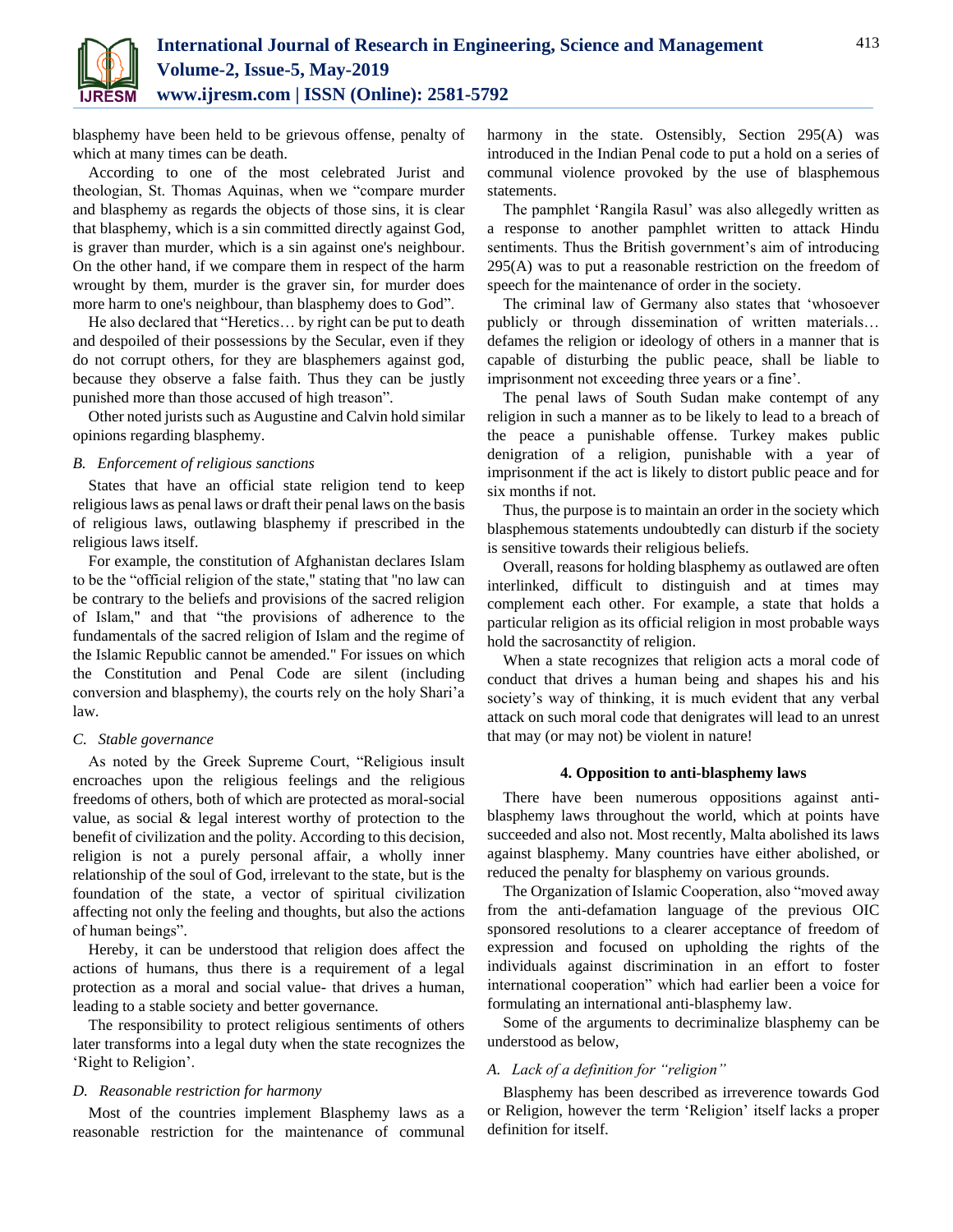

Belief in God which may unite Judaism, Christianity and Islam, is clearly not sufficient as a definition, because some religions, such as Hinduism are arguably, polytheistic in nature. Definition that depends upon a belief on God or Gods would similarly fail to include Buddhism, as the religion does not include a belief in God.

The United States has developed two main approachesidentifying the core contents of belief and identifying religion by analogy. However, both methods are neither definite nor conclusive.

Hence, a law to protect religion from blasphemy falls short when the term religion finds no conclusive meaning.

## *B. Freedom of religion*

Many jurisdictions have tried to define the term religion through commentaries or judgements. The Universal Declaration of Human Rights in its article 18 also protects atheistic and non-theistic views in order to broaden the term 'Religion' .

If the term 'Religion' is broadened enough to include Atheism as a religion, then Atheism also comes under the purview of Freedom of Religion and the practicing Atheism may fall under the category of Blasphemy at many instances. The British Government Act of 1650 against Atheistical, Blasphemous and Execrable, derogatory to the honour of God and destructive to humane society is one such example.

Apart from Atheism, many religions also come a lot of time in conflict with other religions, at many times which may lead to blasphemy.

#### *C. Freedom of speech and expression*

Freedom of Speech and expression is a fundamental right in the constitution of various countries including India and is also a Human Right. Many international documents have given the Freedom of Speech and Expression a right which cannot be limited due to elements of Blasphemy.

The International Covenant on Civil and Political Rights in its Article 19 states that "Everyone shall have the right to freedom of expression; this right shall include freedom to seek, receive and impart information and ideas of all kinds, regardless of frontiers, either orally, in writing or in print, in the form of art, or through any other media of his choice and the right to hold opinion without interference". Prohibitions of displays of lack of respect for a religion or other belief system, including blasphemy laws, are incompatible with the Covenant.

There are only two situations in which it is restricted, when it's a war propaganda or national, racial or religious hatred which has the element of discrimination, hostility or violence.

## *D. A tool for oppression*

Blasphemy for a very long time has been seen as a tool for the majority to oppress the minority. Pakistan poses as a leading example for the same.

Despite incorporating freedom of speech and Freedom of religion in the Constitution , the Pakistan Penal Code has

incorporated Sections that state that Any person of the Qaudiani group or Lahori group (who call themselves "Ahmadis" or by any other name) who by words, either spoken or written, or by visible representation to, or names, or calls, his place of worship a "Masjid" and the mode or form of call to prayers followed by his faith as "Azan", or recites Azan as used by the Muslims and that who directly or indirectly, poses himself as a Muslim, or calls, or refers to, his faith as Islam, or preaches or propagates his faith, or invites others to accept his faith, by words, either spoken or written, or by visible representations is liable for punishment.

The ratio of Muslims to non-Muslims among blasphemy defendants illustrates the extent to which these laws are used to persecute religious minorities. Pakistan's minister for minority affairs, Shahbaz Bhatti, had publicly argued that "the blasphemy law is being used to terrorize minorities in Pakistan." Ahmadis are the most affected, followed by Christians.

Also in 1991, the Federal Shari'a court of Pakistan had ruled that any blasphemy against Prophet Mohammad will result into 'death penalty' and nothing else.

The blasphemy laws of Pakistan is contradictory to International laws and can even fall under the category of crime against humanity under the Article 7(h) of Rome statute as a 'Persecution against any identifiable group or collectively on political, racial, national, ethnic, cultural, religious, gender… or other grounds that are universally recognized as impermissible under international law'.

## *E. Promotes violence*

The allegations of blasphemy at multiple occasions lead to violence and extremism and have been used by vigilante groups and non-state actors to justify and instigate incidents of interreligious violence.

An instance was the Constitutional Court review of Blasphemy laws in Indonesia, which led to mass protests with hard lined Islamist groups threatening the petitioners. The petitioners had asserted that the law had played an instrumental role in creating sectarian tensions and religious conflict rather than preventing them and has been the umbrella under which various militant groups attack, burn and destroy others.

The lawyers of Younus Sheikh, a convict under the blasphemy law of Pakistan, were reportedly threatened so much that the proceedings had to be moved to the central jail in Rawalpindi.

In the Infamous case of Asia Bibi, a Christian woman convicted under the Pakistan's blasphemy law, the supporters of Asia, the Minister of minority affairs, Shahbaz Bhatti, as well as Governor of Punjab, Salman Taseer were assassinated due to their extended support to Asia Bibi and oppose towards the blasphemy laws of Pakistan.

There are many other cases where allegations under blasphemy laws have caused immense violence and mob justice.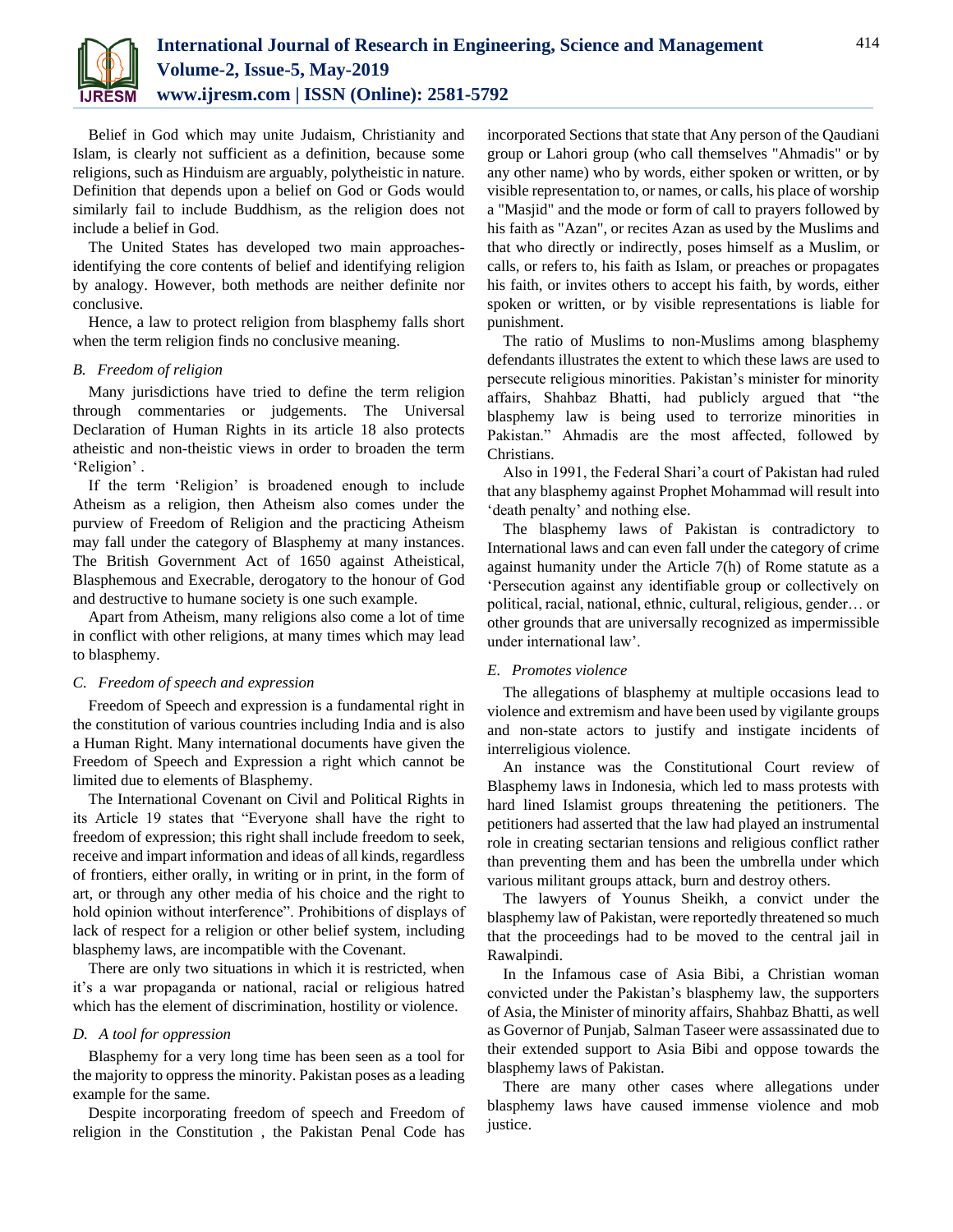

## *F. A hurdle in scientific development*

A large number of incidents have taken place across the world where a rationalist has faced a threat for questioning religious doctrines and has been persecuted under the blasphemy laws.

Is it to be noted that astronomer Galileo Galilee was put under house arrest for supporting helio-centrism as opposed to geo-centrism in the Bible.

These were some of the arguments against Blasphemy laws in various countries, which may or may not hold relevance in other countries as well.

#### **5. Anti-blasphemy law in India**

The Indian Penal Code has an entire chapter for offenses against Religion (Chapter 15) from section 295 to 298. However, no section qualifies to cover blasphemy except Section 295(A).

It is often argued that Section 295(A) is not a section for blasphemy, but a section against Hate Speech. Though keeping in mind the events because of which the section was introduced in the penal code, and the chapter under which the section is, the intention of the legislators can be clearly understood that section 295(A) is a section with the purpose of criminalising Blasphemy and stopping incitement of violence through blasphemous acts.

There have been numerous debates over the validity of section 295(A) in the post-independence India, where a secular setup has been established and freedom of speech and expression as well as Freedom to practice and propagate religion has both been guaranteed as a fundamental right under the constitution.

Keeping in mind the arguments favouring and opposing blasphemy laws across the world and the impact of its present or absence, the validity of the blasphemy law in India can also be discussed with arguments discussed below,

## *A. Nature of the state and society*

It is not the business of the government to suppress real or imaginary attacks upon a particular religious doctrine.

India is a secular state by the virtue of its constitution. A secular state is neither a supporter of religion nor irreligion. However, the imposition of a penal provision that acts as an anti-blasphemy law is biasness against the irreligious as, as discussed earlier the practice and propagation of irreligion may amount to blasphemy for few religions.

Also the Indian society is very complex in nature. There are numerous religions with numerous sects and among them are very conflicting ideas. The controversy over the celebration of Mahishasur Divas is one such example where the idea of the celebration was very conflicting with the traditional Hindu belief and the celebrators were alleged of spreading hate maliciously.

Being a secular state, with such a pluralist society, it is unethical for a state to interfere in to the religious matters of the

society with such conflicting ideas, as it will be very difficult to keep a neutral approach.

The complexity in the viewpoint of the Indian society can be understood from the fact that a F.I.R was filed against two women under section 295(A) over their remarks relating to a Hindu nationalist leader, equating him to religious figure.

### *B. Violation of freedom of speech and expression*

Throughout the history of Independent India, the section has been defined as a reasonable restriction over freedom of speech to secure public order.

In the Ramji Lal Modi case, the court had held that the Constitution in Article 19(2) permits the state to restrict freedom of speech and expression 'in interests of public order'. The court stated that the term 'In interests of' gave it a very wide ambit and state can make any law for it. The court also stated that the law is for an aggravated form of speech intended to disturb public order. However, the court discarded the idea of proximity between the speech and the violence that the state fears.

However, the court in Ram Manohar Lohia's case held that the 'limitation imposed in the interests of public order to be a reasonable restriction, should be one which has a proximate connection or nexus with public order, but not one far- fetched, hypothetical or problematical or too remote in the chain of its relation with the public order'.

Further the court in the case of S. Rangarajan etc. stated that the alleged expression should be like a 'Spark in the powder Keg' and 'intrinsically dangerous to the public interest'.

In the light of above state case laws, Free speech gets a wider scope. However, in practical approach, the idea of an 'imminent lawless action' makes it very difficult in the case of Blasphemous acts. It is quite unpredictable as to what statement containing elements of blasphemy has the capability to spark off violence.

When it comes to blasphemous statements, one cannot assume or predict how the community members will react. A blasphemous act by a Christian professor in Kerala, India led to his hands being chopped-off by members of an Islamic extremist group, but a blasphemous statement in the year 2016 by a Hindu leader led to Kaliachak Riots in West Bengal, India.

However, a large number of blasphemous statements go without receiving a public reaction. There is no parameter by which it can be measured whether a statement may lead to any 'imminent lawless action'.

Thereby a person may restrict himself from exercising his right of free speech, under the fear of being charged under Section 295(A), which might or might not cause any disturbance at all. It creates a fear in the mind of rationalists, critics of religious doctrines, which forces them, not to exercise their rights, under the fear of over-reaction by the society.

#### *C. Promoting violence and victimhood*

The Indian Penal Code "incites" the display of wounded feelings. More than this, the law encourages or generates